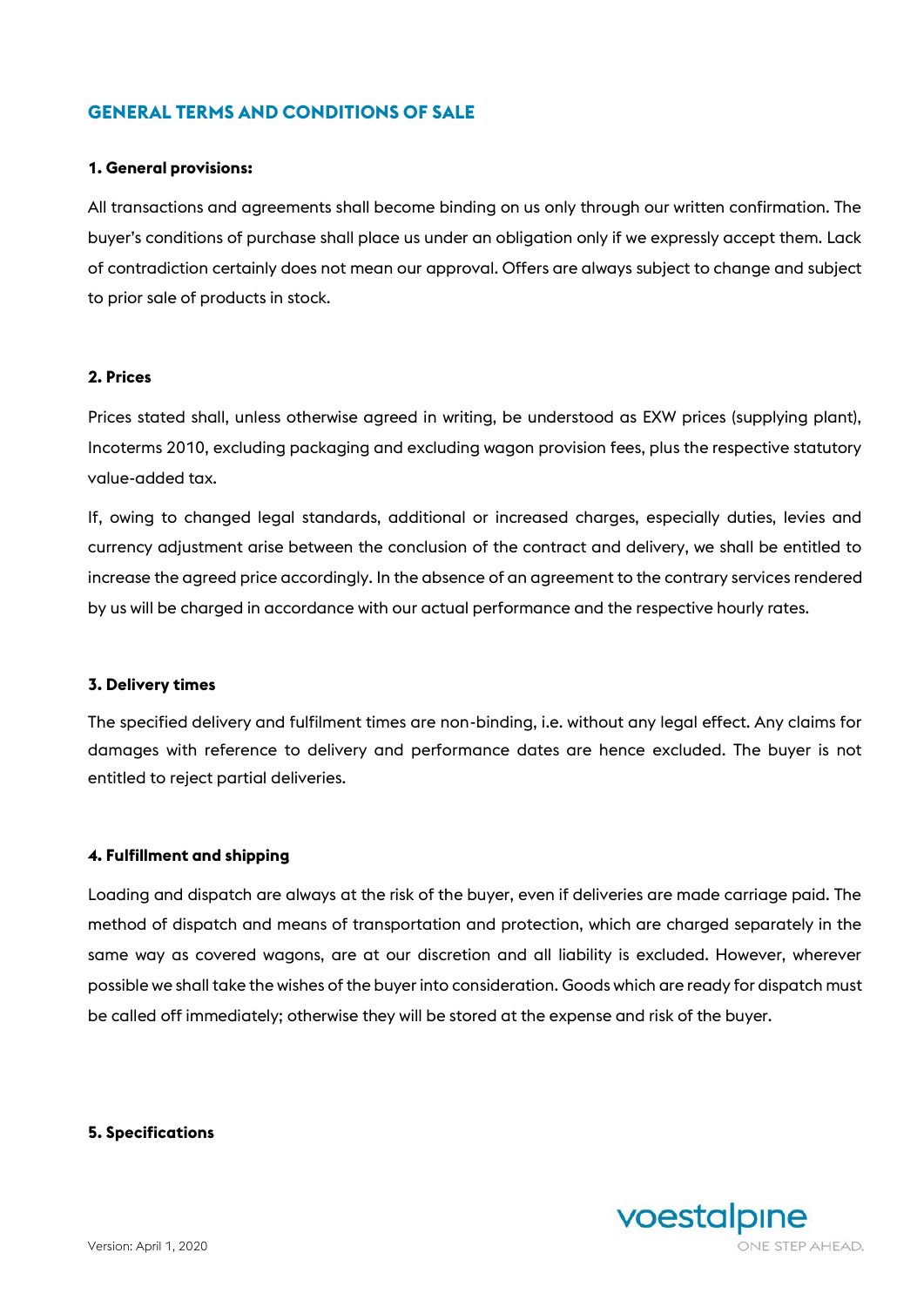Unless otherwise agreed, the relevant standards and applicable deviations shall determine the order specifications in terms of quality, dimensions and weight; in the absence of existing standards, normal commercial practice shall apply. In the case of deliveries, the calculations shall be based on total weight or dimensions, irrespective of the means of transport.

## **6. Blanket contracts and contract overruns**

In the case of continuous transactions of longer duration, call-off orders shall be placed and the relevant specifications furnished to us for approximately equal monthly quantities. If the goods are not ordered or the specifications made on time, after unsuccessful granting of a grace period we shall be entitled to make our own specifications and to deliver the goods, or to withdraw from the remainder of the transaction, or to claim damages for non-performance. If the contractual quantity is exceeded through call-off orders placed by the buyer, we shall be entitled, but not obliged, to deliver the excess amount at the prices applicable on the day the order is placed. If the buyer defaults the acceptance of our goods, such goods shall be deemed accepted and we shall be entitled to invoice the goods and store them against payment of a storage fee while insisting on fulfilment of the contract or, after granting a reasonable grace period, to withdraw from the contract and dispose of the goods otherwise.

## **7. Acceptance inspections**

Unless otherwise agreed, the buyer is obliged to inspect the goods at our premises upon notification of readiness for acceptance. If the buyer expressly fails to inspect the goods, or does so tacitly by failing to include a provision regarding acceptance inspection in the order, the goods shall be deemed to be duly delivered and accepted upon leaving the works. In the case of materials without quality specifications, the buyer is entitled to confine acceptance inspection of the goods at our premises to determining their external condition and measuring the goods in the stack, i.e. without removing the goods from the stack. Goods that have been accepted or are deemed to be accepted shall be considered to be duly delivered and handed over. Any objections made subsequently cannot be taken into consideration.

## **8. Complaints and warranty**

The buyer has to examine the goods upon arrival and – in case of any visible defect – lodge a complaint in writing within a reasonable time, however latest ten days after receipt of the goods. The buyer must in all cases prove that the defect was already present at the time of hand-over of the goods.

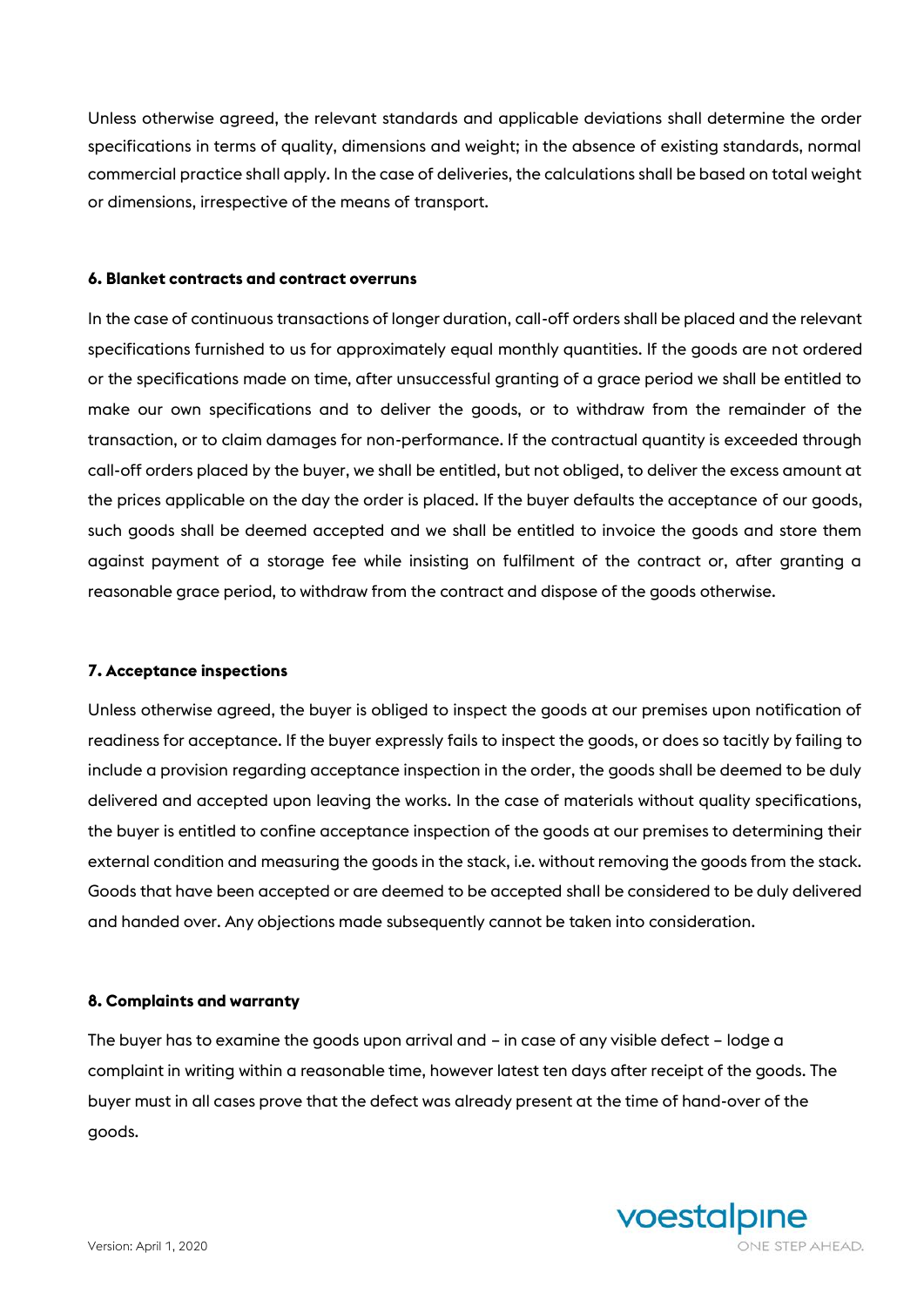If an item is defective, we shall be entitled at our own discretion to supplementary fulfillment in the form of removal of the defect, return delivery for a replacement free our plant, a reduction in the purchase price or its reimbursement. In the event of return delivery, our order number shall be indicated on the bill of freight, in the dispatch documents and on the bill of conveyance.

## **9. Payment terms**

Our invoices, including for part deliveries, shall be paid in cash and without deduction by the due date or, if a due date has not been agreed, within 30 days of receipt of the invoice. The buyer shall bear any bank charges. Given delay of payment, interest charges at a rate of 8 percent above the basic lending rate of the European Central Bank shall be paid to us. Noncompliance with the payment terms, or circumstances which entail a deterioration of the creditworthiness of the buyer shall result in all our claims becoming due and payable. In addition, we shall in these cases be authorized, given protection of our other rights, to perform outstanding deliveries only against cash payment or to withdraw from the contract or to demand compensation for nonfulfillment. The withholding of payments based on the buyer's alleged counterclaims which are not recognized by us is not allowed. The same applies to the offsetting of such counterclaims.

## **10. Reservation of ownership**

Until complete payment of all the buyer's financial liabilities, we reserve the right of ownership to the goods delivered. The buyer is entitled to resell the goods subject to reservation of ownership in the ordinary course of business. In this case, however, he transfers all liabilities arising from such a resale to us now.

## **11. Force Majeure**

Force majeure, which includes natural phenomena (for instance earthquakes, floods, storm, fire), strikes, major industrial disruptions, epidemics and diseases, wars, civil wars, revolutions, embargos, the occurrence of rejects among delivery items, and the non-arrival of supplies of starting materials, as well as all circumstances which make delivery very difficult or impossible, shall entitle us to suspend delivery for the duration of the impediment and a reasonable initial period or to withdraw from the contract with regard to the part not yet performed. The buyer may seek a declaration from us as to whether we intend

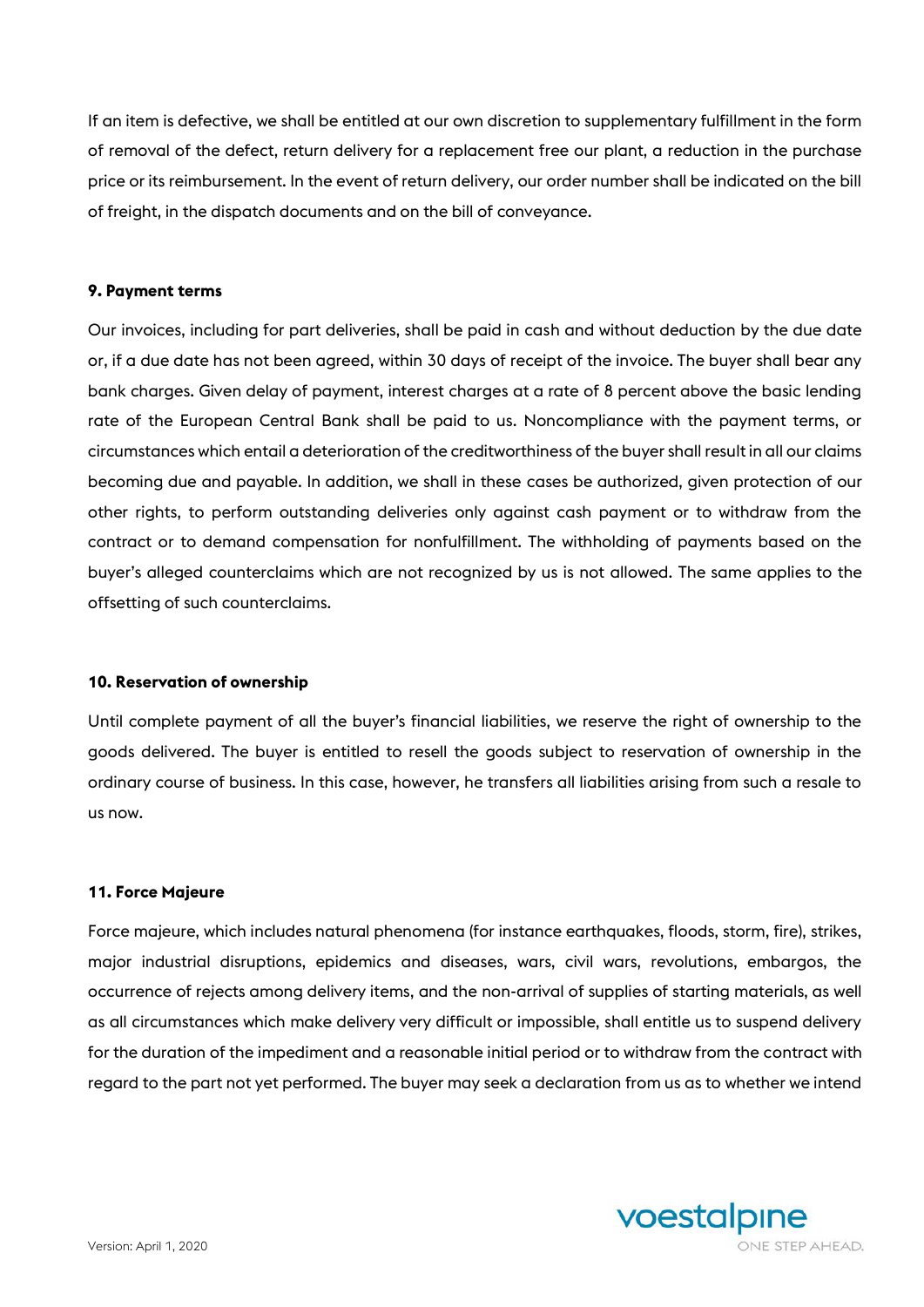to withdraw or deliver within a reasonable period. If we fail to provide a declaration, the buyer may withdraw.

All offers made and supply agreements concluded by us, including all supply obligations resulting therefrom, shall be subject to the express proviso that their fulfillment is not made legally or factually impossible or becomes considerably more difficult by measures imposed or urgently recommended by governmental authorities or other sovereign entities in an effort to combat the coronavirus pandemic (SARS-CoV-2) or other circumstances in this context. This shall apply particularly to cases where (further) execution of supply agreements can simply no longer be justified, either by reason of economic feasibility or due to health & safety reasons of our employees and/or employees of the respective sub-suppliers and contractors. We shall take into account the legitimate interests of the customer to the extent possible, whereby, however, no liability of any kind whatsoever shall arise from such non-fulfillment of delivery obligations, nor shall we bear the cost of such non-fulfillment, and the customer shall fully indemnify and hold us harmless in this respect.

## **12. Intellectual property, confidentiality**

Plans, sketches, design drawings, price quotations, and any other documents such as brochures, catalogues, samples and presentations shall remain our intellectual property. Any use, including transmission, reproduction and publication, requires our express written consent. All documents may be reclaimed by us at any time and must be returned immediately if the contract is not formed. The contractual partner is obliged to maintain confidentiality vis-à-vis third parties with regard to any knowledge obtained by it by reason of the business relationship.

## **13. Privacy and information requirements**

To comply with legal data protection obligations, we refer to our privacy policy which is available at <https://www.voestalpine.com/railway-systems/en/data-privacy/> in the currently valid version.

#### **14. Limitation of Liability**

Our contractual and non-contractual liability is limited to intent and cases of severe gross negligence.

The contractual and non-contractual liability for simple negligence is limited to contract-typical and foreseeable direct material damages up to the value of the order. Liability for indirect, accidental or

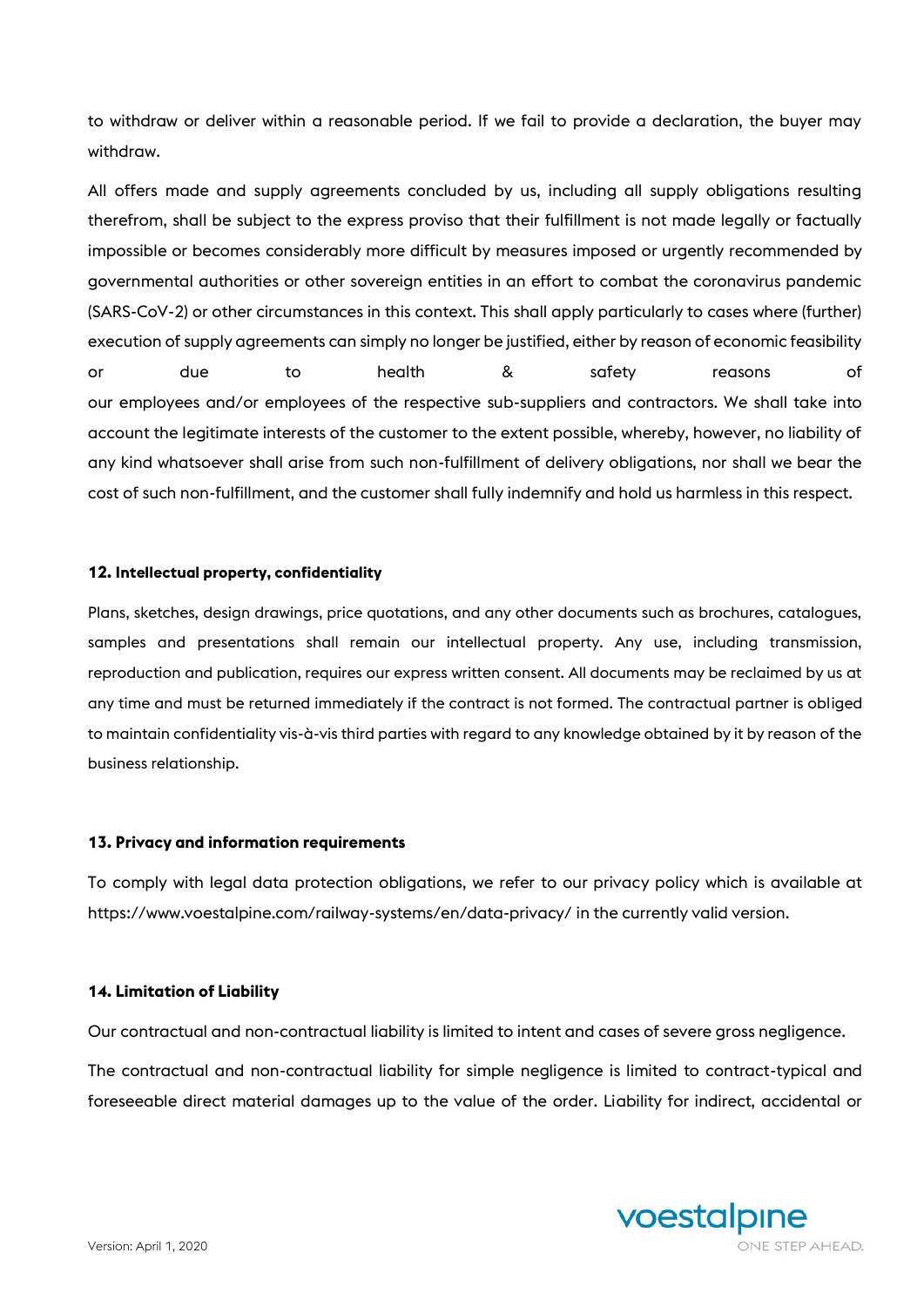consequential damage, e.g. loss of production, loss of use, loss of profit, missing savings and financial losses resulting from third-party claims are excluded in the event of slight negligence.

In all of these cases, buyer is responsible for providing evidence of the amount of the damages, the type of damage and the degree of fault. Parties waive § 1298 ABGB in its entirety.

The above limitations of liability do not apply in the event of loss of life or injury to body or health, for a defect after assumption of a guarantee for the quality of the contractual product and for maliciously concealed defects. Liability under the Product Liability Act and other mandatory statutory provisions remains unaffected.

To the extent that voestalpine's liability is excluded or limited, this exclusion or limitation shall also apply to the liability of voestalpine employees, subcontractors, representatives and agents.

Damage claims become time-barred 6 months beginning from recognition of the damage and the tortfeasor, but in any case no later than 5 years after the performance of services or delivery of goods.

## **15. Compliance**

The buyer hereby confirms receipt and acknowledgment of the Code of Conduct for voestalpine Business Partners. The Code of Conduct for voestalpine Business Partners is available at [https://www.voestalpine.com/group/en/group/compliance/code-of-conduct-for-voestalpine](https://www.voestalpine.com/group/en/group/compliance/code-of-conduct-for-voestalpine-business-partners/)[business-partners/](https://www.voestalpine.com/group/en/group/compliance/code-of-conduct-for-voestalpine-business-partners/)

The buyer undertakes to comply with the provisions of the Code of Conduct for voestalpine Business Partners at all times and will indemnify voestalpine in the event of a violation.

## **16. Place of performance and jurisdiction**

The place of performance for all transactions, even if carriage paid to point of delivery is agreed, shall be the supplying plant. The place of jurisdiction for all disputes shall exclusively be the court of substantive competence at the principal place of business of our company, although we are also entitled at our discretion to go to any other court, which is competent in relation to the buyer.

This agreement and any non-contractual obligations arising out of or in relation to this agreement shall be governed by and construed in all respects in accordance with Austrian law, excluding the Austrian conflict of law rules and excluding the United Nations Convention on Contracts for the International Sale of Goods.